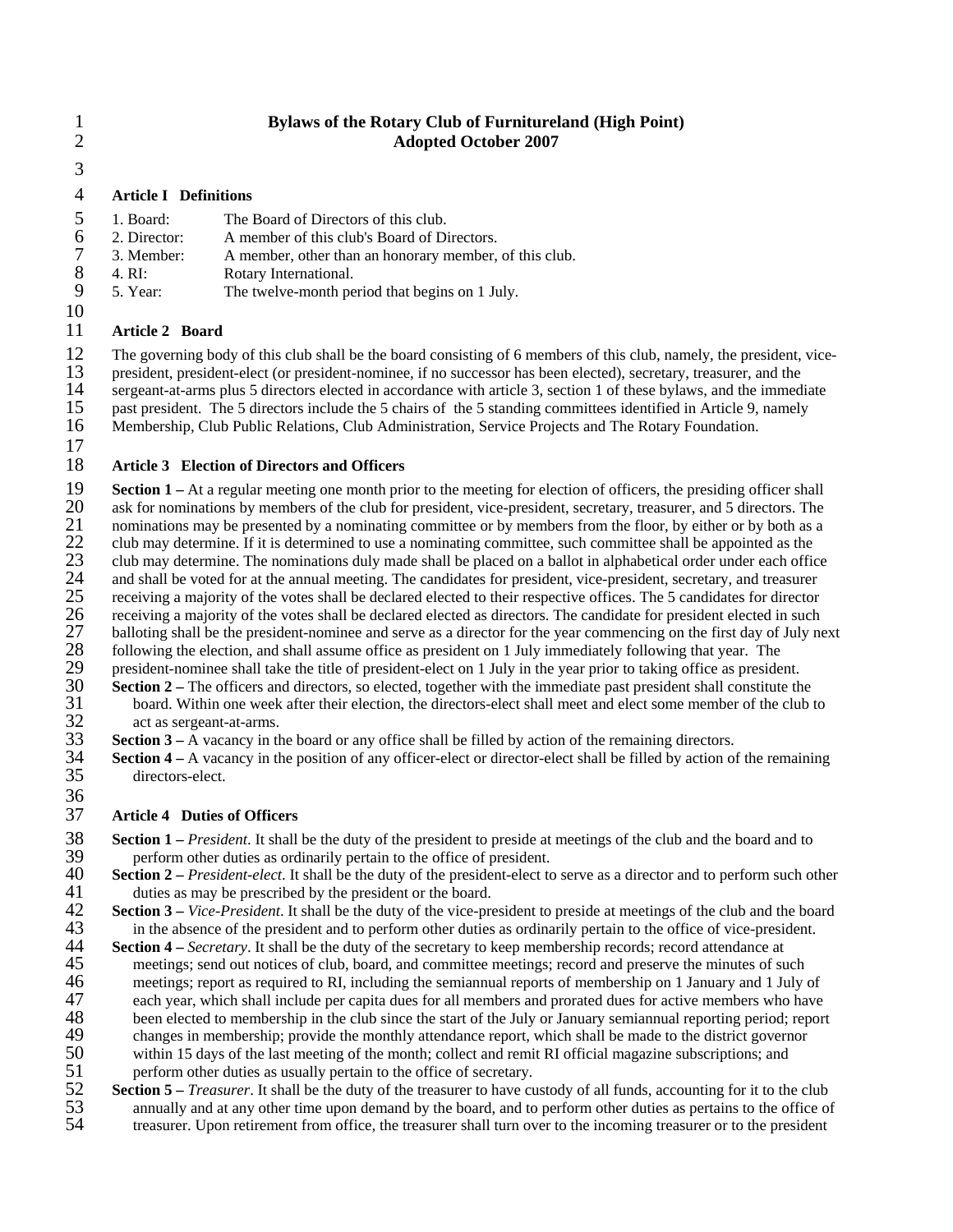- 55 all funds, books of accounts, or any other club property.<br>56 **Section 6** *Sergeant-at-Arms*. The duties of the sergeant-at-
- 56 **Section 6** *Sergeant-at-Arms*. The duties of the sergeant-at-arms shall be such as are usually prescribed for such office and other duties as may be prescribed by the president or the board. 57 office and other duties as may be prescribed by the president or the board.

### 59 **Article 5 Meetings**

58

65

78

86

60 **Section 1 –** *Annual Meeting.* An annual meeting of this club shall be held on the first Monday meeting in December 61 each year, at which time the election of officers and directors to serve for the ensuing year shall take place. 62<br>63

63 *(Note: Article 6, section 2 of the Standard Rotary Club Constitution provides that "An annual meeting for the*  election of officers shall be held not later than 31 December...")

**Section 2** – The regular weekly meetings of this club shall be held on each Monday of each month at noon. 67 Due notice of any changes in or canceling of the regular meeting shall be given to all members of the club. All 68 members excepting an honorary member (or member excused pursuant to the standard Rotary club constitution)<br>69 in good standing in this club, on the day of the regular meeting, must be counted as present or absent, and 69 in good standing in this club, on the day of the regular meeting, must be counted as present or absent, and attendance must be evidenced by the member's being present for at least sixty (60) percent of the time dev 70 attendance must be evidenced by the member's being present for at least sixty (60) percent of the time devoted to<br>71 the regular meeting, either at this club or at any other Rotary club, or as otherwise provided in the 71 the regular meeting, either at this club or at any other Rotary club, or as otherwise provided in the standard Rotary club constitution, article 9, sections 1 and 2. 72 Rotary club constitution, article 9, sections 1 and 2.<br>73 Section 3 – One-third of the membership shall constitu

- 73 **Section 3** One-third of the membership shall constitute a quorum at the annual and regular meetings of this club.<br>74 **Section 4** Regular meetings of the board shall be held on the first Thursday of each month. Spec
- **Section 4** Regular meetings of the board shall be held on the first Thursday of each month. Special meetings of the board shall be called by the president, whenever deemed necessary, or upon the request of two (2) direc 75 board shall be called by the president, whenever deemed necessary, or upon the request of two (2) directors, due notice having been given. 76 notice having been given.<br>77 **Section 5** – A maiority of the
	- **Section 5 A** majority of the directors shall constitute a quorum of the board.

### 79 **Article 6 Fees and Dues**

- 80 **Section 1** The admission fee shall be \$50 to be paid before the applicant can qualify as a member, except as 81 provided for in the standard Rotary club constitution, article 11.<br>82 **Section 2** – The membership dues shall be set by the following form
- 82 **Section 2** The membership dues shall be set by the following formula, payable quarterly, with the understanding that a portion of each semiannual payment shall be applied to each member's subscription to the RI offic 83 that a portion of each semiannual payment shall be applied to each member's subscription to the RI official<br>84 magazine. The formula for quarterly membership dues is one-fourth of the Rotary International dues, plus of 84 magazine. The formula for quarterly membership dues is one-fourth of the Rotary International dues, plus one-<br>85 fourth of the District 7690 dues, plus weekly cost of meals times 13 weeks. fourth of the District 7690 dues, plus weekly cost of meals times 13 weeks.

## 87 **Article 7 Method of Voting**

88 The business of this club shall be transacted by *viva voce*\* vote or by electronic vote\*\* except the election of officers and directors, which shall be by ballot. The board may determine that a specific resolution be c 89 officers and directors, which shall be by ballot. The board may determine that a specific resolution be considered by 90 ballot rather than by *viva voce* vote. 91 *\_\_\_\_\_\_\_\_\_\_\_\_\_\_\_\_\_\_\_* 

92 *(Note: \**Viva voce *vote is defined as when club voting is conducted by vocal assent. \*\*Electronic vote is conducted*  by email.)

94

## 95 **Article 8 Four Avenues of Service**

96 The four Avenues of Service are the philosophical and practical framework for the work of this Rotary club. They<br>97 are Club Service. Vocational Service. Community Service, and International Service. This club will be a 97 are Club Service, Vocational Service, Community Service, and International Service. This club will be active in<br>98 each of the four Avenues of Service. each of the four Avenues of Service. 99

#### 100 **Article 9 Committees**

101 Club committees are charged with carrying out the annual and long-range goals of the club based on the four

102 Avenues of Service. The president-elect, president, and immediate past president should work together to ensure<br>103 continuity of leadership and succession planning. When feasible, committee members should be appointed

103 continuity of leadership and succession planning. When feasible, committee members should be appointed to the<br>104 same committee for three years to ensure consistency. The president-elect is responsible for appointing

104 same committee for three years to ensure consistency. The president-elect is responsible for appointing committee<br>105 members to fill vacancies, appointing committee chairs, and conducting planning meetings prior to th

- 105 members to fill vacancies, appointing committee chairs, and conducting planning meetings prior to the start of the vear in office. It is recommended that the chair have previous experience as a member of the committee.
- 106 year in office. It is recommended that the chair have previous experience as a member of the committee. Chairs of the Membership, Club Public Relations, Club Administration, Service Projects, and The Rotary Foundation
- 107 the Membership, Club Public Relations, Club Administration, Service Projects, and The Rotary Foundation<br>108 Committees shall serve on the Board of Directors. Standing committees should be appointed as follows:
- Committees shall serve on the Board of Directors. Standing committees should be appointed as follows:
- 109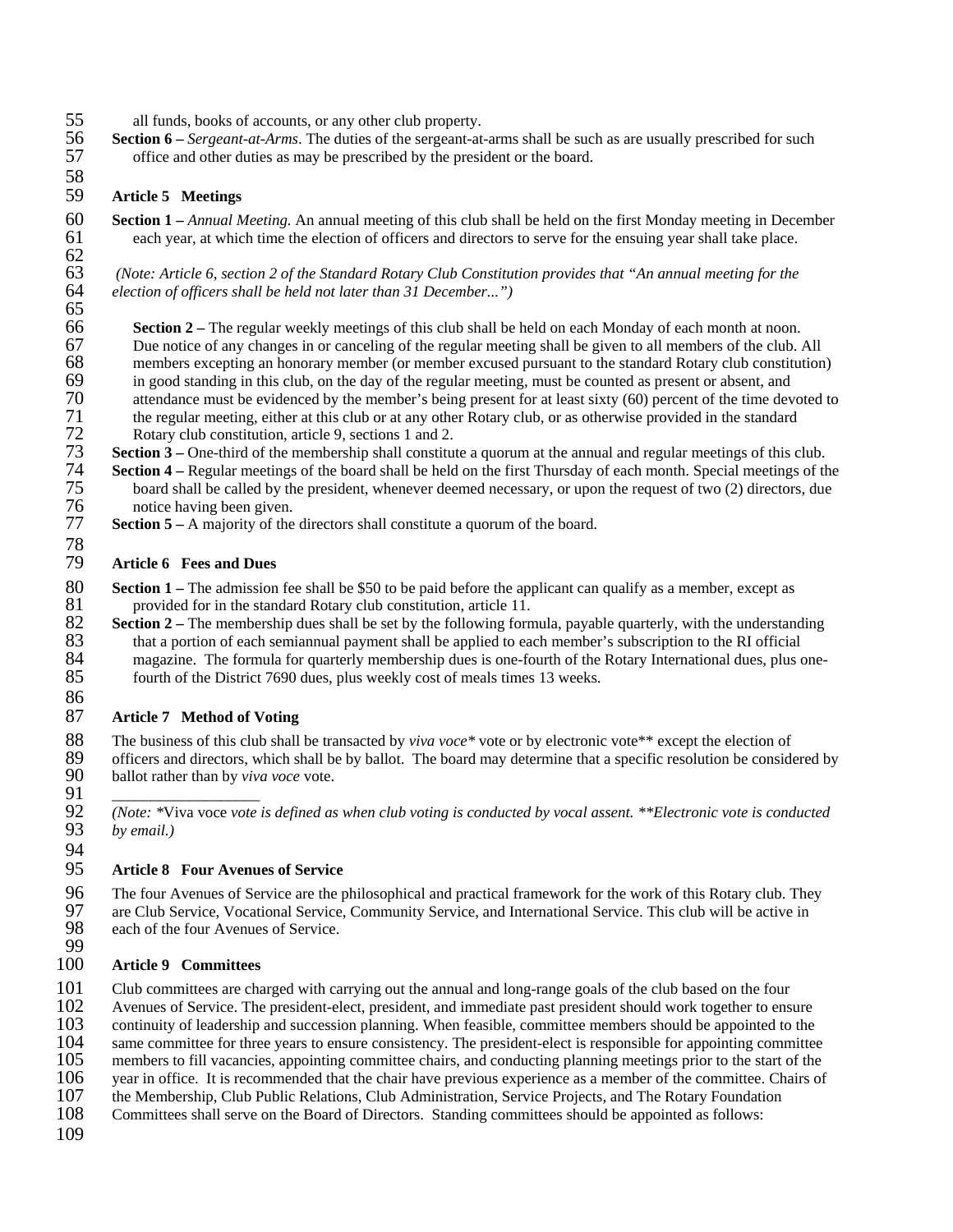| 110<br>111<br>112 | $\bullet$                                                                                                            | Membership<br>This committee should develop and implement a comprehensive plan for the recruitment and retention of<br>members.                                     |
|-------------------|----------------------------------------------------------------------------------------------------------------------|---------------------------------------------------------------------------------------------------------------------------------------------------------------------|
| 113               |                                                                                                                      |                                                                                                                                                                     |
| 114               | $\bullet$                                                                                                            | <b>Club Public Relations</b>                                                                                                                                        |
| 115<br>116        |                                                                                                                      | This committee should develop and implement plans to provide the public with information about Rotary<br>and to promote the club's service projects and activities. |
| 117               |                                                                                                                      |                                                                                                                                                                     |
| 118<br>119        | $\bullet$                                                                                                            | Club Administration<br>This committee should conduct activities associated with the effective operation of the club.                                                |
| 120               |                                                                                                                      |                                                                                                                                                                     |
| 121               | $\bullet$                                                                                                            | Service Projects                                                                                                                                                    |
| 122               |                                                                                                                      | This committee should develop and implement educational, humanitarian, and vocational projects that                                                                 |
| 123               |                                                                                                                      | address the needs of its community and communities in other countries.                                                                                              |
|                   |                                                                                                                      |                                                                                                                                                                     |
| 124               |                                                                                                                      |                                                                                                                                                                     |
| 125               | $\bullet$                                                                                                            | The Rotary Foundation                                                                                                                                               |
| 126               |                                                                                                                      | This committee should develop and implement plans to support The Rotary Foundation through both financial                                                           |
| 127               |                                                                                                                      | contributions and program participation.                                                                                                                            |
| 128               |                                                                                                                      |                                                                                                                                                                     |
| 129               |                                                                                                                      | Nominating Committee                                                                                                                                                |
| 130               | $\bullet$                                                                                                            |                                                                                                                                                                     |
|                   |                                                                                                                      | This committee is chaired by the President-Elect and is comprised of the Vice President, current President, 1                                                       |
| 131               |                                                                                                                      | Past President with minimum of 3 years service since serving, and 1 at large Past President. The committee                                                          |
| 132               |                                                                                                                      | will present a slate of officers and directors to the Board at the November meeting prior to the Annual                                                             |
| 133               |                                                                                                                      | Meeting. The committee will provide ballots to the membership at the Annual Meeting.                                                                                |
| 134               |                                                                                                                      |                                                                                                                                                                     |
| 135               | $\bullet$                                                                                                            | <b>Grants and Awards Committee</b>                                                                                                                                  |
| 136               |                                                                                                                      | This committee will be chaired by the Immediate Past President, and will be comprised of the Director of                                                            |
| 137               |                                                                                                                      | Service Projects and the Fundraising Chair, Club members will be asked to submit written recommendations                                                            |
| 138               |                                                                                                                      | for allocations. The committee will review and will propose allocations for approval to the board at the May                                                        |
| 139               |                                                                                                                      | board meeting each year.                                                                                                                                            |
| 140               |                                                                                                                      |                                                                                                                                                                     |
| 141               |                                                                                                                      | Additional ad hoc committees may be appointed as needed.                                                                                                            |
| 142               |                                                                                                                      |                                                                                                                                                                     |
| 143               |                                                                                                                      | (a) The president shall be ex officio a member of all committees and, as such, shall have all the privileges of                                                     |
| 144               |                                                                                                                      | membership thereon.                                                                                                                                                 |
|                   |                                                                                                                      |                                                                                                                                                                     |
| 145               | (b) Each committee shall transact its business as is delegated to it in these bylaws and such additional business as |                                                                                                                                                                     |
| 146               | may be referred to it by the president or the board. Except where special authority is given by the board, such      |                                                                                                                                                                     |
| 147               |                                                                                                                      | committees shall not take action until a report has been made and approved by the board.                                                                            |
| 148               | (c) Each chair shall be responsible for regular meetings and activities of the committee, shall supervise and        |                                                                                                                                                                     |
| 149               |                                                                                                                      | coordinate the work of the committee, and shall report to the board on all committee activities.                                                                    |
|                   |                                                                                                                      |                                                                                                                                                                     |
| 150               |                                                                                                                      |                                                                                                                                                                     |
| 151               |                                                                                                                      | (Note: The above committee structure is in harmony with both the District Leadership Plan and the Club                                                              |
| 152               |                                                                                                                      | Leadership Plan. Clubs have the discretion to create any committees that are required to effectively meet its service                                               |
| 153               |                                                                                                                      | and fellowship needs. A sample listing of such optional committees is found in the Club Committee Manual. A club                                                    |
| 154               |                                                                                                                      | may develop a different committee structure as needed.)                                                                                                             |
| 155               |                                                                                                                      |                                                                                                                                                                     |
| 156               |                                                                                                                      | <b>Article 10 Duties of Committees</b>                                                                                                                              |
| 157               |                                                                                                                      | The duties of all committees shall be established and reviewed by the president for his or her year. In declaring the                                               |
| 158               |                                                                                                                      | duties of each, the president shall reference to appropriate RI materials. The service projects committee will consider                                             |
| 159               |                                                                                                                      | the Avenues of Vocational Service, Community Service, and International Service when developing plans for the                                                       |
| 160               | year.                                                                                                                |                                                                                                                                                                     |
| 161               |                                                                                                                      |                                                                                                                                                                     |
| 162               |                                                                                                                      | Each committee shall have a specific mandate, clearly defined goals, and action plans established by the beginning                                                  |
| 163               |                                                                                                                      | of each year for implementation during the course of the year. It shall be the primary responsibility of the president                                              |

163 of each year for implementation during the course of the year. It shall be the primary responsibility of the president-<br>164 elect to provide the necessary leadership to prepare a recommendation for club committees, man elect to provide the necessary leadership to prepare a recommendation for club committees, mandates, goals, and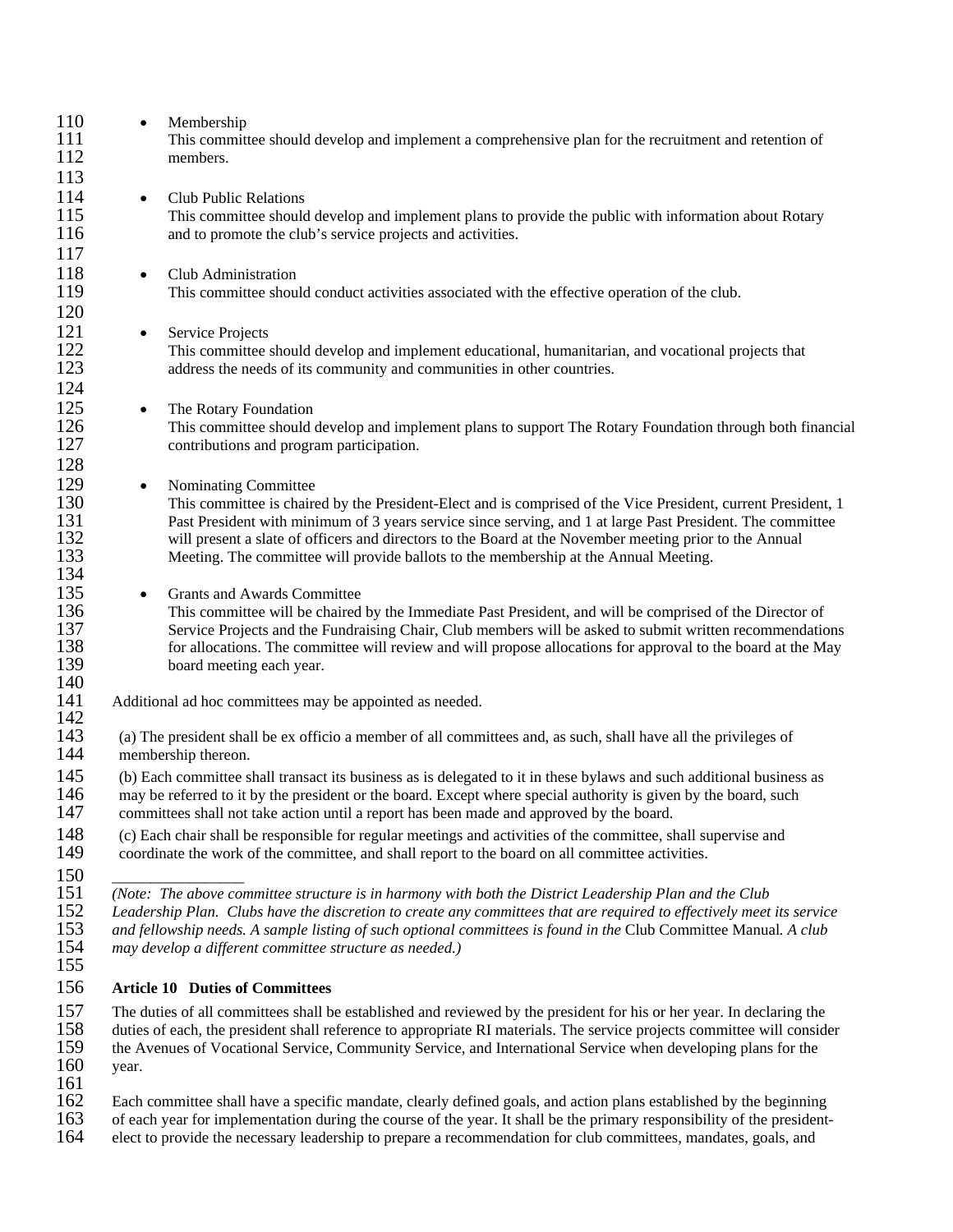165 plans for presentation to the board in advance of the commencement of the year as noted above.

#### 166<br>167 Article 11 Leave of Absence

168 Upon written application to the board, setting forth good and sufficient cause, leave of absence may be granted excusing a member from attending the meetings of the club for a specified length of time. excusing a member from attending the meetings of the club for a specified length of time.

170 \_\_\_\_\_\_\_\_\_\_\_\_\_\_\_\_\_\_

171 172 (*Note: Such leave of absence does operate to prevent a forfeiture of membership; it does not operate to give the club*  173 *credit for the member's attendance. Unless the member attends a regular meeting of some other club, the excused*  174 *member must be recorded as absent except that absence authorized under the provisions of the Standard Rotary Club Constitution is not computed in the attendance record of the club.*)

#### 176<br>177 **Article 12 Finances**

- **Section 1** Prior to the beginning of each fiscal year, the board shall prepare a budget of estimated income and expenditures for the year, which shall stand as the limit of expenditures for these purposes, unless otherw 179 expenditures for the year, which shall stand as the limit of expenditures for these purposes, unless otherwise ordered by action of the board. The budget shall be broken into two separate parts: one in respect of club 180 ordered by action of the board. The budget shall be broken into two separate parts: one in respect of club operations and one in respect of charitable/service operations. 181 operations and one in respect of charitable/service operations.<br>182 **Section 2** – The treasurer shall deposit all club funds in a bank, na
- **Section 2** The treasurer shall deposit all club funds in a bank, named by the board. The club funds shall be divided into two separate parts: club operations and service projects. 183 into two separate parts: club operations and service projects.<br>184 **Section 3** – All bills shall be paid by the treasurer or other author
- **Section 3** All bills shall be paid by the treasurer or other authorized officer only when approved by two other 185 officers or directors. 185 officers or directors.<br>186 **Section 4** – A thorough
- **Section 4 A** thorough review of all financial transactions by a qualified person shall be made once each year.<br>187 Section 5 Officers having charge or control of club funds shall give bond as required by the board for
- **Section 5** Officers having charge or control of club funds shall give bond as required by the board for the safe custody of the funds of the club, cost of bond to be borne by the club. custody of the funds of the club, cost of bond to be borne by the club.
- **Section 6** The fiscal year of this club shall extend from 1 July to 30 June, and for the collection of members' dues shall be divided into two (2) semiannual periods extending from 1 July to 31 December, and from 1 Janu 190 shall be divided into two (2) semiannual periods extending from 1 July to 31 December, and from 1 January to 191 30 June. The payment of per capita dues and RI official magazine subscriptions shall be made on 1 July an 191 30 June. The payment of per capita dues and RI official magazine subscriptions shall be made on 1 July and 1<br>192 January of each year on the basis of the membership of the club on those dates. January of each year on the basis of the membership of the club on those dates.

### 193<br>194 Article 13 Method of Electing Members

- **Section 1** The name of a prospective member, proposed by an active member of the club, shall be submitted to the board in writing, through the club secretary. A transferring or former member of another club may be propo 196 board in writing, through the club secretary. A transferring or former member of another club may be proposed<br>197 to active membership by the former club. The proposal shall be kept confidential except as otherwise pro 197 to active membership by the former club. The proposal shall be kept confidential except as otherwise provided in 198 this procedure. 198 this procedure.<br>199 **Section 2** – The bo
- **Section 2** The board shall ensure that the proposal meets all the classification and membership requirements of the 200 standard Rotary club constitution. 200 standard Rotary club constitution.<br>201 **Section 3** – The board shall approve of
- **Section 3** The board shall approve or disapprove the proposal within 30 days of its submission and shall notify the proposer, through the club secretary, of its decision. 202 proposer, through the club secretary, of its decision.<br>203 **Section 4** – If the decision of the board is favorable, the
- **Section 4** If the decision of the board is favorable, the prospective member shall be informed of the purposes of 204 Rotary and of the privileges and responsibilities of membership, following which the prospective memb 204 Rotary and of the privileges and responsibilities of membership, following which the prospective member shall<br>205 be requested to sign the membership proposal form and to permit his or her name and proposed classificat 205 be requested to sign the membership proposal form and to permit his or her name and proposed classification to 206 be published to the club. 206 be published to the club.<br>207 **Section 5** – If no written obj
- **Section 5** If no written objection to the proposal, stating reasons, is received by the board from any member (other 208 than honorary) of the club within seven (7) days following publication of information about the pr 208 than honorary) of the club within seven (7) days following publication of information about the prospective<br>209 member, that person, upon payment of the admission fee (if not honorary membership), as prescribed in the 209 member, that person, upon payment of the admission fee (if not honorary membership), as prescribed in these 210 bylaws, shall be considered to be elected to membership. bylaws, shall be considered to be elected to membership.
- $\frac{211}{212}$

212 If any such objection has been filed with the board, it shall vote on this matter at its next meeting. If approved <br>213 despite the objection, the proposed member, upon payment of the admission fee (if not honorary mem despite the objection, the proposed member, upon payment of the admission fee (if not honorary membership),

- 214 shall be considered to be elected to membership.<br>215 **Section 6** Following the election, the president sha **Section 6** – Following the election, the president shall arrange for the new member's induction, membership card, 216 and new member Rotary literature. In addition, the president or secretary will report the new member 216 and new member Rotary literature. In addition, the president or secretary will report the new member<br>217 information to RI and the president will assign a member to assist with the new member's assimilation 217 information to RI and the president will assign a member to assist with the new member's assimilation to the club<br>218 as well as assign the new member to a club project or function. as well as assign the new member to a club project or function.
- **Section 7** The club may elect, in accordance with the standard Rotary club constitution, honorary members 220 **Section** proposed by the board. proposed by the board.